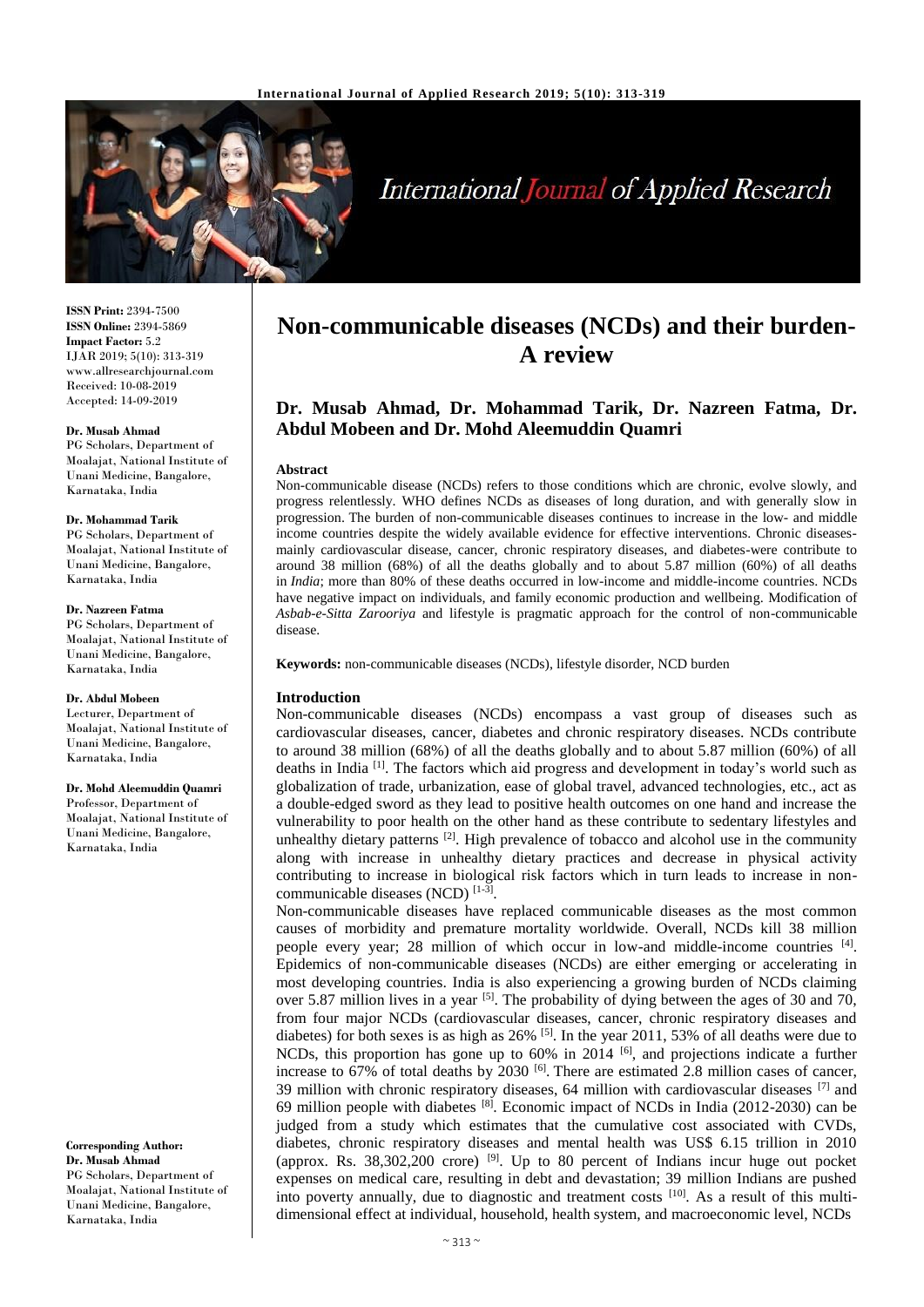are being labeled as a global 'chronic emergency'.

W.H.O. have identified that most NCDs are a result of four particular lifestyle related behavioural risk factors like tobacco use, physical inactivity, unhealthy diet, and the harmful use of alcohol that lead to four key metabolic/physiological changes e.g., raised blood pressure (BP), overweight/obesity, raised blood glucose and raised cholesterol levels [11] .

Tobacco use is a known or probable cause of about 25 diseases including heart disease; cancer, stroke, chronic obstructive pulmonary disease and digestive tract disease. Smokeless tobacco use causes oral cancer in the lip, tongue, mouth and throat areas and digestive system cancers. The relationship between alcohol consumption and health and social outcomes is complex and multi-dimensional. Alcohol consumption is linked to more than 60 disease conditions including liver cirrhosis, several cancers (liver, laryngeal and oesophageal cancers), injuries and hemorrhagic strokes. Low consumption of fruit and vegetables has been identified as a risk factor in the development of a range of chronic diseases, including coronary heart disease, stroke and many forms of cancer. Physical inactivity leads to obesity, dyslipidemia (lower high-density lipoprotein levels), insulin resistance, diabetes mellitus and high blood pressure levels. Physical inactivity is a well-established risk factor for coronary heart disease (CHD) and is associated with about a twofold increase in risk of CHD<sup>[12]</sup>.

An increasing trend in NCDs risk factors has been observed globally during the two decades from 1990 to 2010; high blood pressure (27% increase), smoking (3% increase), alcohol use (28% increase), low fruits and vegetables intake (29% increase), high body-mass index (82% increase), and high fasting plasma glucose (58% increase) [13].

In India, a population based screening survey from Kerala reported that only 11.4 per cent of study participants had blood pressure in the normal range and all others had either hypertension or pre-hypertension [14]. The study conducted by Indian council of medical research-India Diabetes (ICMR-INDIAB) in 3 states of India (Tamil Nadu, Maharashtra and Jharkhand) and 1 union territory (Chandigarh), which covered a population of 213 million people, revealed that 13.9% subjects had hypercholesterolemia, 29.5% had hyper-triglyceridemia, 72.3% had low HDL-C, 11.8% had high LDL-C levels and 79% had abnormalities in one of the lipid parameters [15]. A recent population based survey from central India showed subnormal HDL levels in 50 per cent of the participants  $[16]$ . The National Family Health survey shows that 12.1% men and 14.8% women in India are either overweight or obese [17] .

An increase in the prevalence of such risk factors is responsible for the increase in NCDs. Evidence suggests that 40-50% of non-communicable disease related, premature deaths can be prevented, if risk factors are controlled.**<sup>11</sup>** It is rational and makes perfect sense and therefore the action to prevent these major chronic diseases should focus on controlling these risk factors. These risk factors are measurable and thus knowing the present levels of risk factor exposure will be useful in predicting future risk and driving the public health policy. W.H.O. has recommended surveillance of common NCD risk factors with the STEPS approach using standardized instruments and protocols for collecting, analyzing and monitoring trends of risk factors within and across countries.

# **Non-Communicable Diseases**

Non-communicable disease (NCDs) refers to those conditions which are chronic, evolve slowly, and progress relentlessly [18]. WHO defines NCDs as "diseases of long duration, and with generally slow in progression" [19]. EURO symposium in  $1957$  <sup>[20]</sup> gave the definition of chronic diseases and conditions as: "An impairment of bodily structure and/or function that necessitates a modification of the patient's normal life, and has persisted over an extended period of time". The commission on chronic Illness in USA [20] has defined chronic diseases as "comprising all impairments or deviations from normal, which have one or more of the following characteristics": are permanent, leave residual disability, are caused by non-reversible pathological alteration, require special training of the patient for rehabilitation, may be expected to require a long period of supervision, observation or care, In short, there is no international definition of what duration should be considered long-term*,* although many consider that chronic conditions are generally those that have had duration of at least 3 months [20].

# **According to the World Health Organization's (WHO) definition, non-communicable diseases include:-**

Cardiovascular diseases (CVDs)

- Cancers
- Chronic non-specific respiratory diseases (e.g., chronic bronchitis, asthma)
- **Diabetes**
- Neuro-psychiatric conditions (mental disorders, epilepsy, Alzheimer's)
- **Musculoskeletal conditions (e.g. arthritis)**
- Various skin diseases

Among these, the leading chronic diseases are: cardiovascular diseases (CVDs), chronic obstructive pulmonary disease (COPD), diabetes mellitus and cancer [21] .

# **Burden of NCDs**

Non-communicable diseases (NCDs) kill 40 million people each year, equivalent to 70% of all deaths globally. Each year, 15 million people die from a NCD between the ages of 30 and 69 years. Cardiovascular diseases account for most NCD deaths, or 17.7 million people annually, followed by cancers (8.8 million), respiratory diseases (3.9 million), and diabetes (1.6 million). These 4 groups of diseases account for over 80% of all premature NCD deaths [19]. As population will age, annual NCD deaths are projected to rise substantially, to 52 million in 2030. Annual cardiovascular disease mortality is projected to increase by 6 million and cancer mortality by 4 million [20].

In terms of burden of disease, measured in DALYs, chronic diseases were responsible for an estimated 49% of the total worldwide burden of disease. Cardiovascular diseases (including coronary heart disease and stroke) and diabetes mellitus were responsible for 12% of the total burden of disease, and cancers and chronic respiratory diseases for an additional 9% [22].

# **Indian Scenario**

India is experiencing a rapid health transition with a rising burden of NCDs causing significant morbidity and mortality, both in urban and rural population, with considerable loss in potentially productive years (age 35-64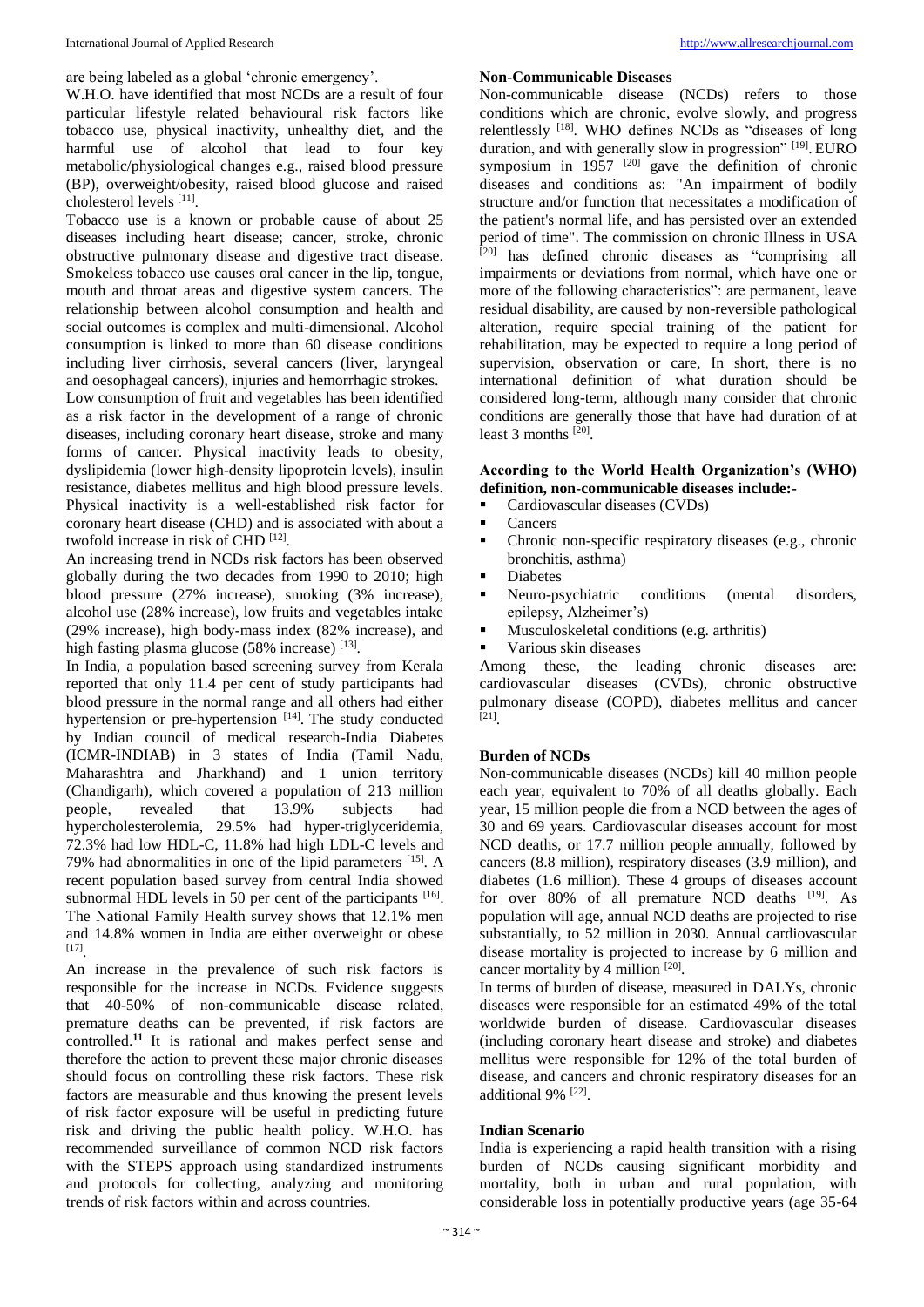years) of life. NCDs are estimated to account for about 60 percent of all deaths  $\left[6\right]$ . It is estimated that by 2020, two out of three Indian deaths will be due to NCDs [23] . In terms of DALY, NCDs account for more than two-fifth (43%) of the DALYs and among this group, cardiovascular diseases, diabetes, cancers together account for 40% of the NCDrelated DALYs in India. [7] According to the National sample survey organization (NSSO) 60th round, NCDs in India are responsible for 40% of hospital stay with an out of pocket expense of  $47.3\%$   $[24]$ . Annual Income loss to households associated with NCDs is roughly Rs. 280 billion [25] .

In the ICMR study on assessment of burden of NCDs in India [26] , the prevalence rates of diabetes varied from 103 per thousand to 124 per thousand in these studies. The overall prevalence rate of diabetes in urban and rural areas combined was estimated as 62.47 per thousand. Projection estimates show that the number of people with diabetes in India is 40.9 million and is expected to rise to 69.9 million by 2025<sup>[27]</sup>. The prevalence of coronary heart disease is reported to be between 6.5% and 13.2% in urban India and 1.6% and 7.4% in rural India<sup>[28]</sup>. The stroke prevalence is in between 136 and 842/100,000 population in urban areas and 143 and 165/100,000 populations in rural areas [28]. Projection of National Commission on Macroeconomics and Health (NCMH) report, 2005, shows that asthma is expected to rise from 28.3 million to 35.9 million by the year 2016 [29]. The prevalence of chronic obstructive pulmonary disease among men in India ranges between 2.1% to 9.4% in north India and 1.4% to 4.0% in South India<sup>[29]</sup>.

More than 20% of the population has at least one chronic disease and more than 10% have more than one. Chronic diseases are widespread in people who are younger than 45 years and in poorer populations <sup>[18]</sup>. While the present high burden of NCD deaths is itself an adequate reason for public health attention, a greater cause for concern is the early age of these deaths in India compared to the developed countries. India also loses a substantial number of lives during the productive years of its citizens.

The potentially productive years of life lost (PPYLL) due to CVDs in the age group of 35-64 was 9.2 million in 2000 and is expected to rise to  $17.9$  million in  $2030$   $[30]$ . Considering the high cost of medicines and longer duration of treatment, NCDs constitute a greater financial burden to low income groups. Studies carried out in India have shown that the cost of treating NCDs such as diabetes has doubled from 1998 particularly among urban households [31]. Low income groups spent a higher proportion of their income on diabetes care (urban poor 34% and rural poor 27%). In India, the treatment costs for an individual with diabetes are 15–25% of their household earnings. One in four Indian families in which a family member has heart disease or stroke has catastrophic expenditure, pushing 10% of these families into poverty. Where families have no access to affordable care, they forego care or risk financial ruin; the poor end up suffering the worst  $^{[33]}$ .

# **Major NCD'S**

# **Cardiovascular diseases (Amraz-e-Qalb)**

Ischemic heart disease (IHD) is the leading cause of death in economically developed countries and is rapidly assuming serious dimensions in developing countries. According to the WHO, an estimated 17 million people died from cardiovascular disease (CVD) in 2005 comprising 30% of all global deaths and of these nearly 80% of deaths took place in low and middle income countries like India <sup>[34]</sup>. According to the World Heart Federation, 35% of all CVD deaths in India occur in those aged 35-64 years. Coronary heart disease (CHD) is the commonest CVD accounting for 90-95% of all cases and deaths  $^{[35]}$ .

# **Diabetes Mellitus (Ziabetus)**

India is currently experiencing an epidemic of Type 2 diabetes mellitus (T2DM) and has the largest number of diabetic patients. It is often referred to as the diabetes capital of the world. International Diabetes Federation (IDF) 2009 report revealed that the total number of diabetic subjects in India is  $50.8$  million  $\left[36\right]$ . In a study conducted as a part of the National non-communicable diseases (NCD) risk factor surveillance, in different geographical locations (North, South, East, West/Central) in India, where major risk factors were studied using modified WHO STEPS approach and diabetes was diagnosed based on self-reported diabetes diagnosed by a physician, found that the overall prevalence of self-reported diabetes was highest in Trivandrum in Kerala (9.2%), followed by Chennai in Tamil nadu (6.4%) and Delhi (6.0%). This was followed by Ballabgarh in North India (2.7%), Dibrugargh in East India (2.4%) and the lowest was observed in Nagpur in West/Central India  $(1.5\%)$  [37].

# **Cancer (Sartan)**

Nearly 56% of the estimated deaths from cancer occur in the developing world <sup>[38]</sup>. The pooled data of six population based cancer registries Bangalore, Barshi, Bhopal, Chennai, Delhi and Mumbai was used in estimating indices of burden of disease. The six population based cancer registries cover a population of 34 million that is, 18.4 million males and 15.6 million females. The number of cases of cancer in 2004 was approximately 8.2 lakh. The number of cancer cases among males being around 3.9 lakh, and among females was 4.3 lakh <a>[38]</a>. Tobacco related cancers constituted 40.43 % of all cancers in males. Among females, high incidence rates were reported for breast cancer (20.01/100,000), cervix (14.42/100,000) and ovary (5.6/100,000) which together accounted for 59% of all cancers in women [38]. In India, the most prevalent forms of cancer among men are tobaccorelated cancers including lung, oral, larynx, esophagus, and pharynx. Amongst Indian women, in addition to tobaccorelated cancers, cervix, breast, and ovarian cancers are also prevalent. India currently has the highest prevalence of oral cancer cases in the world as a result of the popularity of chewing tobacco in its rural regions [39].

# **Chronic Lung Diseases (Amraz-e-Riya Muzmin)**

Recent estimates from India suggest that in 2005 chronic diseases accounted for 53% of all deaths and 44% of DALYs lost, with chronic respiratory disease accounting for 7% deaths and 3% DALYs lost  $[40]$ . According to the National Family Health Survey (NFHS 3), the prevalence of asthma was  $1,600$  persons/100,000<sup>[41]</sup>. It is estimated that there are more than 12 million adults with COPD in India with prevalence rates varying depending upon the population studied and the methodology used. In males the prevalence varies from 2.12% to 9.4% in north India.

# **Risk Factors of Non-communicable diseases (NCD)**

Risk factors are defined as any attribute, characteristic or exposure of an individual, which increase the likelihood of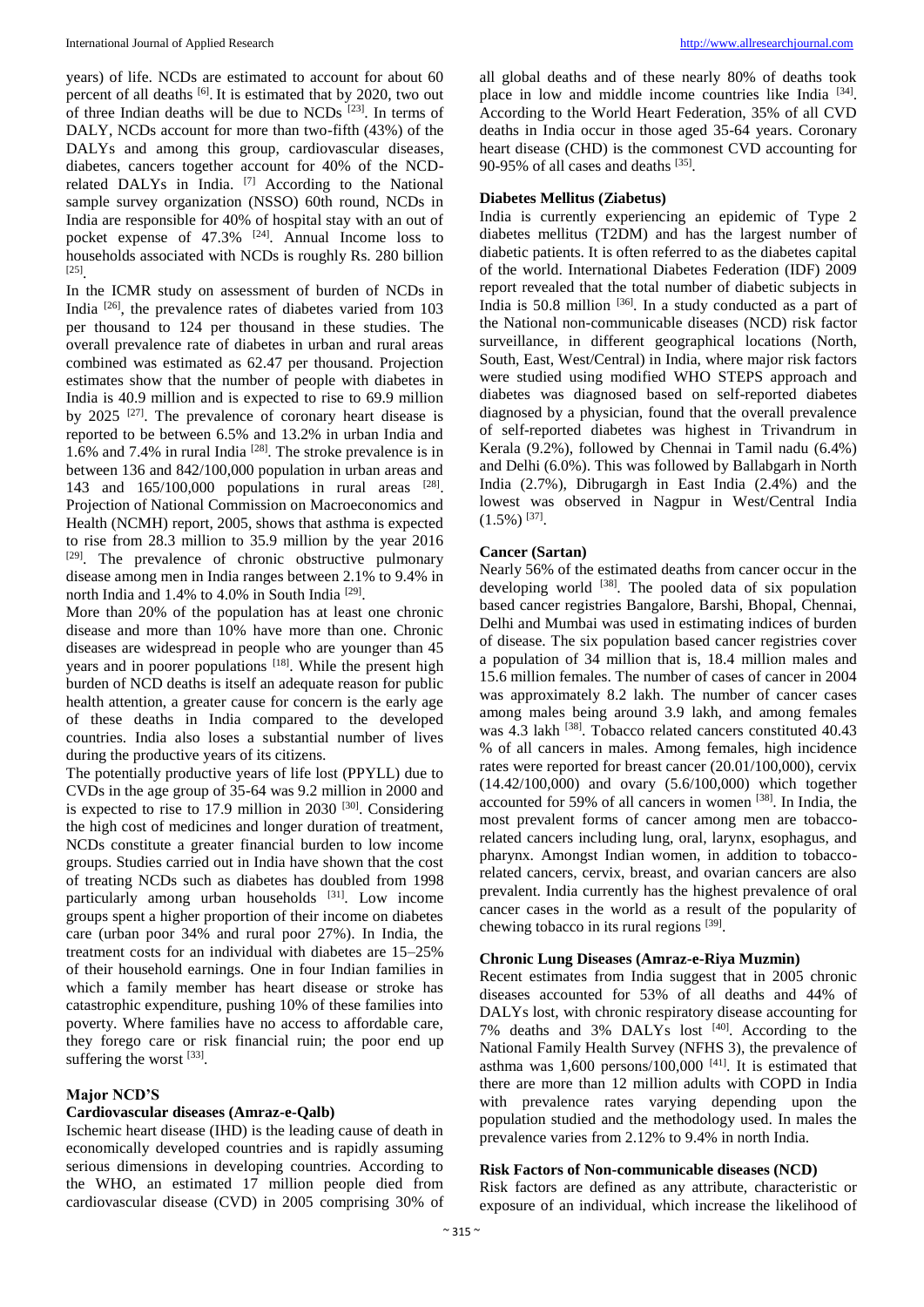developing a disease or injury  $[42]$ . The major (modifiable) behavioural risk factors identified in the World Health Report  $2002$  <sup>[43]</sup> are tobacco use, harmful alcohol use, unhealthy diet (low fruit and vegetable consumption) and physical inactivity. On the other hand, the major biological risk factors identified are overweight/ obesity, raised blood pressure, raised blood glucose and raised total cholesterol.

# **Behavioural Risk Factors**

# **Tobacco Use**

Tobacco use and exposure comes in both smokeless and smoking forms. Smokeless tobacco is consumed in unburnt forms through chewing or sniffing and contains several carcinogenic, or cancer-causing, compounds. Smokeless tobacco has been associated with oral cancer, hypertension, heart disease and other conditions. Smoking tobacco, by far the most commonly used form globally, contains over 4000 chemicals, of which 50 are known to be carcinogenic.

There are currently about 1 billion smokers in the world. Manufactured cigarettes represent the major form of smoked tobacco. Current smokers are estimated to consume about 6 trillion cigarettes annually <sup>[44]</sup>. Risks to health from tobacco use result not only from direct consumption of tobacco but also from exposure to second-hand smoke [45]. Almost 6 million people die from tobacco use and exposure each year, accounting for 6% of all female and 12% of all male deaths in the world  $[46]$ . Of these deaths, just over  $600,000$  are attributable to second-hand smoke exposure among nonsmokers <sup>[45]</sup>, and more than 5 million to direct tobacco use (both smoking and smokeless) [45, 46] .

By 2020, annual tobacco-related deaths are projected to increase to 7.5 million  $[47]$ , accounting for 10% of all deaths in that year. Smoking is estimated to cause about 71% of all lung cancer deaths, 42% of chronic respiratory disease and nearly 10% of cardiovascular disease. Smoking is also an important risk factor for communicable diseases such as tuberculosis and lower respiratory infections [48].

# **Harmful use of alcohol**

The harmful use of alcohol is a major risk factor for premature deaths and disabilities in the world. Hazardous and harmful drinking was responsible for 2.3 million deaths worldwide in 2004, which amounts to 3.8% of all deaths in the world. More than half of these deaths occurred as a result of NCDs, including cancers, cardiovascular disease and liver cirrhosis. An estimated 4.5% of the global burden of diseases measured in DALYs is caused by harmful use of alcohol. Cancers, cardiovascular disease and liver cirrhosis are responsible for a quarter of this burden  $[46, 49]$ . There is a direct relationship between higher levels of alcohol consumption and rising risk of some cancers, liver diseases and cardiovascular diseases. The relationship between alcohol consumption and ischemic heart and cerebrovascular diseases is complex. It depends on both the amount and the pattern of alcohol consumption.

# **Unhealthy Diet**

Approximately 16 million (1.0%) DALYs and 1.7 million (2.8%) of deaths worldwide are attributable to low fruits and vegetables consumption [46, 50]. Adequate consumption of fruit and vegetables reduces the risk for cardiovascular diseases, stomach cancer and colorectal cancer [51, 52]. There is convincing evidence that the consumption of high levels of high-energy foods, such as processed foods that are high

in fats and sugars, promotes obesity compared to lowenergy foods such as fruits and vegetables <sup>[50]</sup>.

The amount of dietary salt consumed is an important determinant of blood pressure levels and overall cardiovascular risk <sup>[53]</sup>. A population salt intake of less than 5 grams per person per day is recommended by W.H.O. for the prevention of cardiovascular disease [53]. However, data from various countries indicate that most populations are consuming much more salt than this  $[54]$ . It is estimated that decreasing dietary salt intake from the current global levels of 9-12 grams per day to the recommended level of 5 grams per day would have a major impact on reducing blood pressure and cardiovascular disease.

There is convincing evidence that saturated fat and trans-fat increase the risk of coronary heart disease and that replacement with mono-saturated and polyunsaturated fat reduces the risk [55]. There is also evidence that the risk of type-2 diabetes is directly associated with consumption of saturated fat and trans-fat and inversely associated with polyunsaturated fat from vegetable sources<sup>[56]</sup>.

# **Insufficient physical activity**

Approximately 3.2 million deaths and 32.1 million DALYs (representing about 2.1% of global DALYs) each year are attributable to insufficient physical activity [46] . People who are insufficiently physically active have a 20-30% increased risk of all-cause mortality compared to those who engage in at least 30 minutes of moderate intensity physical activity on most days of the week  $[57]$ . Participation in 150 minutes of moderate physical activity each week (or equivalent) is estimated to reduce the risk of ischemic heart disease by approximately 30%, the risk of diabetes by 27%, and the risk of breast and colon cancer by  $21-25\%$   $[46, 57]$ . Additionally, physical activity lowers the risk of stroke, hypertension and depression. It is a key determinant of energy expenditure and thus fundamental to energy balance and weight control [57].

# **Metabolic/Physiological Risk Factors Overweight/Obesity**

Worldwide, 2.8 million people die each year as a result of being overweight [58] (including obesity) and an estimated 35.8 million (2.3%) of global DALYs are caused by overweight or obesity <sup>[46]</sup>. Overweight and obesity lead to adverse metabolic effects on blood pressure, cholesterol, triglycerides and insulin resistance. Risks of coronary heart disease, ischemic stroke and type-2 diabetes mellitus increase steadily with increasing body mass index (BMI), a measure of weight relative to height [58]. Raised BMI also increases the risk of cancer of the breast, colon/rectum, endometrium, kidney, oesophagus (adenocarcinoma) and pancreas<sup>[43]</sup>.

Mortality rates increase with increasing degrees of overweight, as measured by BMI. To achieve optimal health, the median BMI for adult populations should be in the range of 21 to 23 kg/m<sup>2</sup>, while the goal for individuals should be to maintain a BMI in the range 18.5 to 24.9 kg/m<sup>2</sup> . There is increased risk of co-morbidities for BMIs in the range of 25.0 to 29.9  $\text{kg/m}^2$  and moderate to severe risk of co-morbidities for a BMI greater than 30 kg/m<sup>2 [58]</sup>.

An estimated 205 million men and 297 million women over the age of 20 were obese in 2008–a total of more than half a billion adults worldwide [59]. The prevalence of overweight and obesity were highest in the WHO Region of the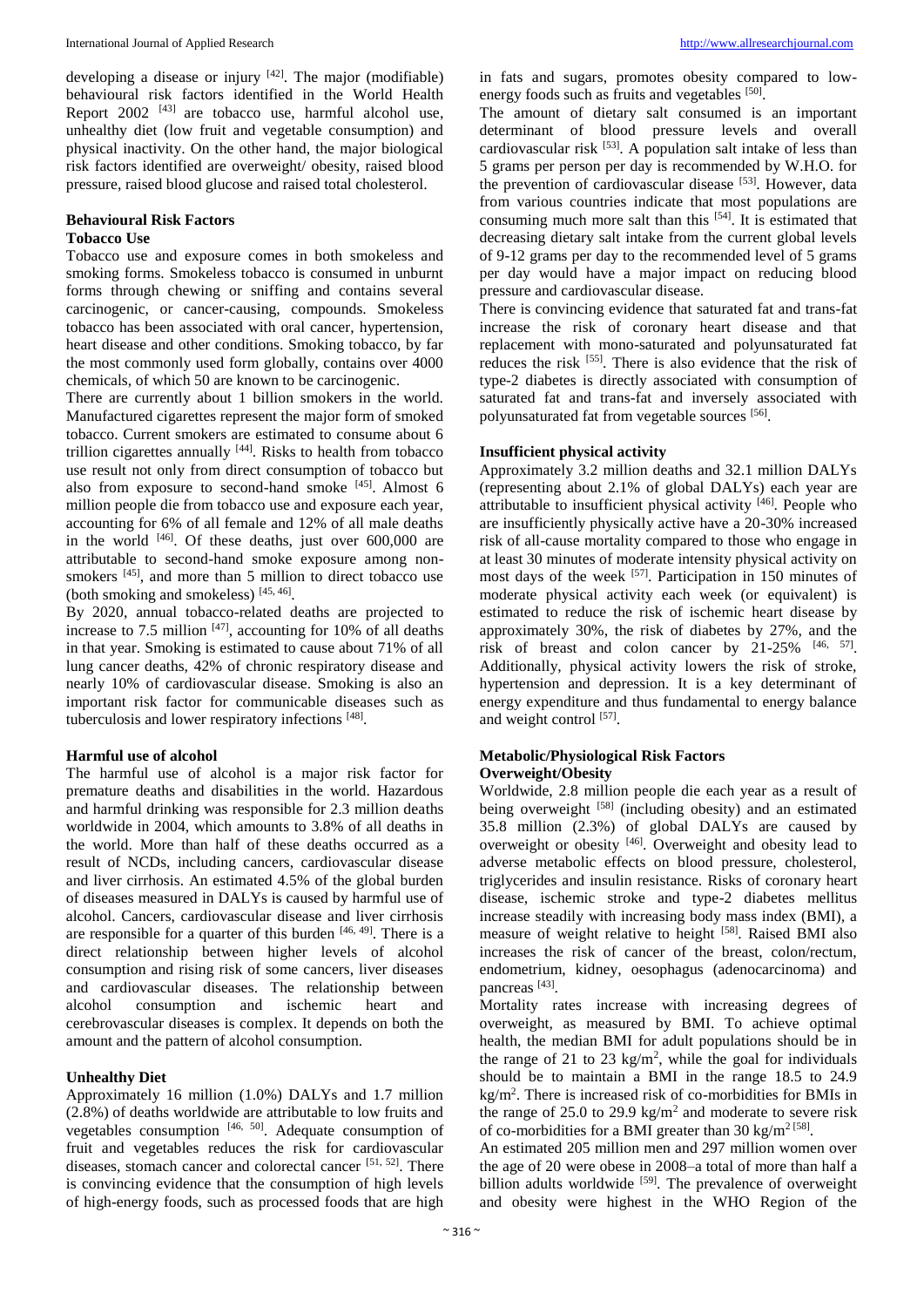Americas (62% for overweight in both sexes, and 26% for obesity). In all WHO regions, women were more likely to be obese than men.

# **Raised Blood Pressure**

Raised blood pressure Worldwide, raised blood pressure is estimated to cause 7.5 million deaths, about 12.8% of the total of all annual deaths  $[46]$ . This accounts for 57 million DALYs or 3.7% of total DALYs. Raised blood pressure is a major risk factor for coronary heart disease and ischemic as well as hemorrhagic stroke [60]. Blood pressure levels have been shown to be positively and progressively related to the risk for stroke and coronary heart disease [61]. In some age groups, the risk of cardiovascular disease doubles for each incremental increase of 20/10 mmHg of blood pressure, starting as low as  $115/75$  mmHg  $^{[62]}$ .

In addition to coronary heart diseases and stroke, complications of raised blood pressure include heart failure, peripheral vascular disease, renal impairment, retinal haemorrhage and visual impairment [63]. Treating systolic blood pressure and diastolic blood pressure so they are below 140/90 mmHg is associated with a reduction in cardiovascular complications.

# **Raised cholesterol**

Raised cholesterol levels increase the risks of heart disease and stroke <sup>[64]</sup>. Globally, a third of ischaemic heart disease is attributable to high cholesterol. Overall, raised cholesterol is estimated to cause 2.6 million deaths (4.5% of total) and 29.7 million DALYs, or 2.0% of total DALYs<sup>[54]</sup>. Raised total cholesterol is a major cause of disease burden in both the developed and developing world as a risk factor for ischemic heart disease and stroke. For example, a 10% reduction in serum cholesterol in men aged 40 has been reported to result in a 50% reduction in heart disease within five years; the same serum cholesterol reduction for men aged 70 years can result in an average 20% reduction in heart disease occurrence in the next five years [65].

#### **Conclusion**

As far as non-communicable diseases are concerned; these conditions arise because of an inappropriate management of *Asbab sitta Zarooriya* (six essential factors) over a long period of time. Inappropriate management of these essential factors leads to change in the *mizaj* of person; any change in the *mizaj* brings change in person's state of health. For example overeating and sedentary lifestyle increase *barudat* in the body, which increase the likelihood of developing the obesity. Therefore, the main approach in Unani medicine for the prevention of these diseases is maintenance of balanced temperament under varying conditions of life through moderation in *Asbab sitta Zarooriya* and the therapeutic approach to the same is evacuation of the abnormal/excess humour and strengthening the affected organ system by dietotherapy, lifestyle modifications, and use of medicinal herbs.

# **Funding and Conflict of Interest:** Nil

### **Acknowledgement**

I acknowledged those persons and governing bodies who are informed to the public awareness about burden and complications of non-communicable diseases, especially, scientist, researchers, epidemiologist and WHO.

# **References**

- 
- 1. Branca F, Lartey A, Oenema S, Aguayo V, Stordalen GA, Richardson R *et al*. Transforming the food system to fight non-communicable diseases. Bmj. 2019; 364:l296.
- 2. Allen LN, Pullar J, Wickramasinghe KK, Williams J, Roberts N, Mikkelsen B *et al*. Evaluation of research on interventions aligned to WHO 'Best Buys' for NCDs in low-income and lower-middle-income countries: a systematic review from 1990 to 2015. BMJ global health. 2018; 3(1):e000535.
- 3. Nishtar S. The NCDs Cooperative: a call to action. The Lancet. 2017; 390(10105):1820-1.
- 4. World Health Organization. Preventing noncommunicable diseases (NCDs) by reducing environmental risk factors. World Health Organization, 2017.
- 5. Swinburn BA, Kraak VI, Allender S, Atkins VJ, Baker PI, Bogard JR *et al*. The global syndemic of obesity, undernutrition, and climate change: The Lancet Commission report. The Lancet. 2019; 393(10173):791- 846.
- 6. Bixby H, Bentham J, Zhou B, Di Cesare M, Paciorek CJ. NCD Risk Factor Collaboration. Rising rural bodymass index is the main driver of the global obesity epidemic. Nature. 2019; 569:260-4.
- 7. Srivastava RK, Bachani D. Burden of NCDs, policies and programs for prevention and control of Noncommunicable Diseases in India Indian J Community Med. 2011; 36:7-12.
- 8. Bixby H, Bentham J, Zhou B, Di Cesare M, Paciorek CJ. NCD Risk Factor Collaboration. Rising rural bodymass index is the main driver of the global obesity epidemic. Nature. 2019; 569:260-4.
- 9. Tangcharoensathien V, Chandrasiri O, Kunpeuk W, Markchang K, Pangkariya N. Addressing NCDs: challenges from industry market promotion and interferences. International journal of health policy and management. 2019; 8(5):256.
- 10. Mendis S. Global progress in prevention of cardiovascular disease. Cardiovascular diagnosis and therapy. 2017; 7(Suppl 1):S32.
- 11. Narayan KM, Ali MK, Koplan JP. Global noncommunicable diseases-where worlds meet. N Engl J Med. 2010; 363(13):1196-8. doi:10.1056/NEJMp 1002024. Epub 2010 Sep 16.
- 12. Anjana RM, Ali MK, Pradeepa R, Deepa M, Datta M, Unnikrishnan R *et al*. The need for obtaining accurate nationwide estimates of diabetes prevalence in Indiarationale for a national study on diabetes. The Indian journal of medical research. 2011; 133(4):369.
- 13. Lim SS *et al*. A comparative risk assessment of burden of disease and injury attributable to 67 risk factors and risk factor clusters in 21 regions, 1990–2010: a systematic analysis for the Global Burden of Disease Study 2010. The lancet. 2013; 380(9859):2224-60.
- 14. Vimala A, Ranji SA, Jyosna MT, Chandran V, Mathews SR, Pappachan JM. The prevalence, risk factors and awareness of hypertension in an urban population of Kerala (South India). Saudi J Kidney Dis Transpl. 2009; 20:685-9.
- 15. Shashank R *et al*. Prevalence of Dyslipidemia in Urban and Rural India: The ICMR-INDIAB study. PLOS ONE. 2014; 9(5):e96808.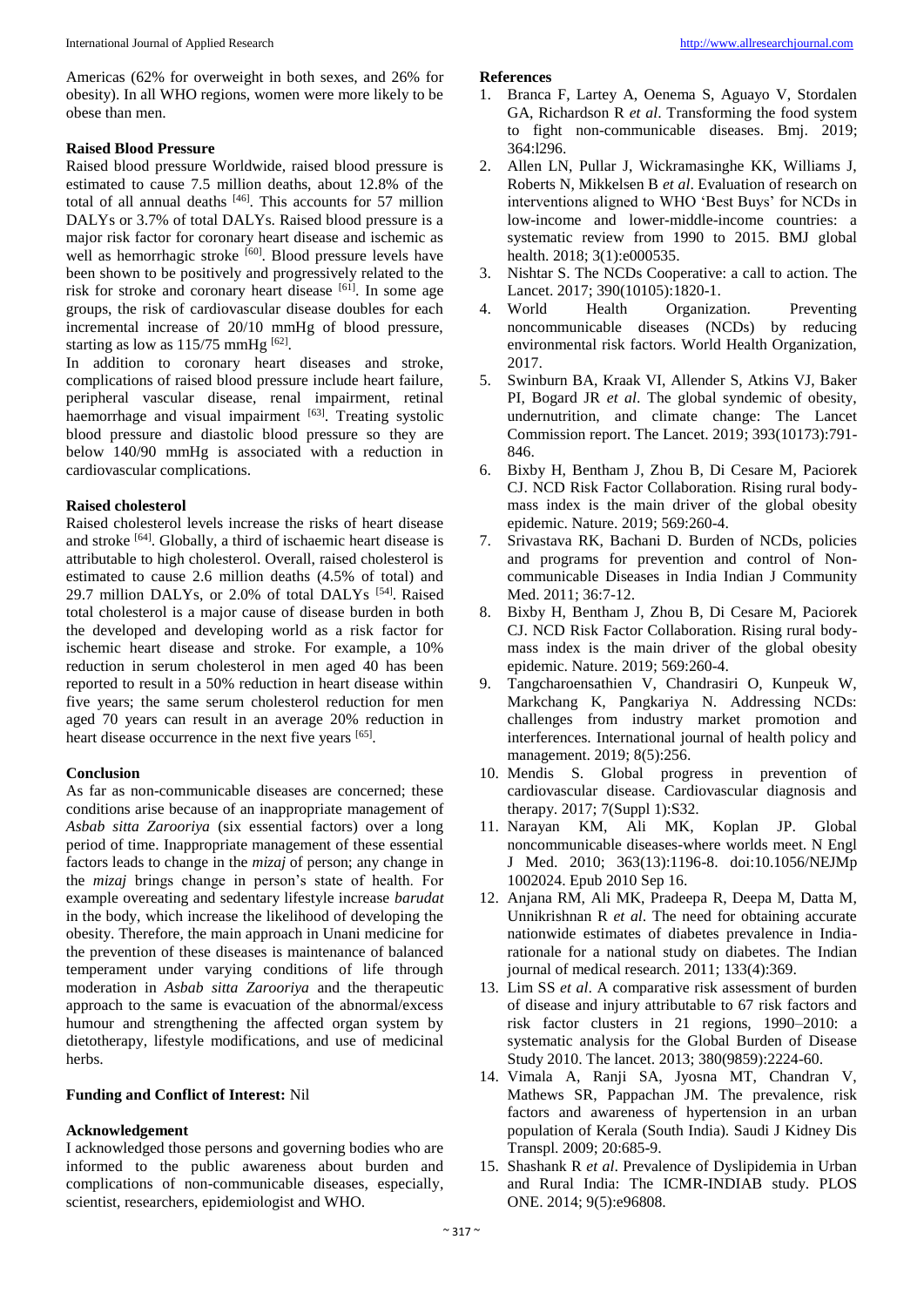- 16. Kamble P, Deshmukh PR, Garg N. Metabolic syndrome in adult population of rural Wardha, central India. Indian J Med Res. 2010; 132:701-5.
- 17. National family health survey (NFHS-3). National fact sheet. INDIA (provisional data). International institute for population sciences, Mumbai: Ministry of Health and Family Welfare. GoI, 2005-2006.
- 18. Mathur P, Shah B. Research Priorities for Prevention and Control of Non-communicable Diseases in India. Indian J Community Med. 2011; 36:72-7.
- 19. Bennett JE, Stevens GA, Mathers CD, Bonita R, Rehm J, Kruk ME *et al*. NCD Countdown 2030: worldwide trends in non-communicable disease mortality and progress towards Sustainable Development Goal target 3.4. The Lancet. 2018; 392(10152):1072-88.
- 20. Park K. Textbook of Preventive and Social Medicine. 21st ed. Jabalpur: Banarsidas Bhanot Publishers, 2011, 335.
- 21. Mathur P, Mascarenhas L. LIFESTYLE DISEASES: Keeping fit for a better tomorrow. The Indian journal of medical research. 2019; 149(Suppl 1):S129.
- 22. World Health Organization. Burden of disease: DALYs. Available from http://www.who.int/ healthinfo/global\_burden\_disease/GBD\_report\_2004up date\_part4.pdf. [Accessed on Jan 2017].
- 23. Duran, Antonio, Anagha Khot. Strengthening the Health System to Better Confront Noncommunicable Diseases in India. Indian Journal of Community Medicine. 2011; Suppl1:S32–S37.
- 24. Nandan D, Adhish VS, Dhar N. Relevance of Primary Health Care in Controlling Noncommunicable Diseases in India. Indian Journal of Community Medicine. 2011; 36(Suppl1):S4-S6. doi:10.4103/0970-0218.94702.
- 25. Thakur J, Prinja S, Garg CC, Mendis S, Menabde N. Social and Economic Implications of Noncommunicable diseases in India. Indian Journal of Community Medicine. 2011; 36(Suppl1):S13-S22.
- 26. ICMR study on Assessment of burden of Noncommunicable Diseases in India. New Delhi: ICMR, 2004.
- 27. International Diabetes Federation. Diabetes Atlas. 3rd ed. Brussels: International Diabetes Federation, 2006.
- 28. Gupta R, Joshi P, Mohan V, Reddy KS, Yusuf S. Epidemiology and causation of coronary heart disease and stroke in India. Heart. 2008; 94:16-26.
- 29. Jindal SK, Aggarwal AN, Gupta D. A review of population studies from India to estimate national burden of chronic obstructive pulmonary disease and its association with smoking. Indian J Chest Dis Allied Sci. 2001; 43:139-47.
- 30. University of Sydney, Initiative for Cardiovascular Health Research in the Developing Countries, Mailman School of Public Health, the Earth Institute at Columbia University. A Race against Time: The Challenge of Cardiovascular Disease in Developing Economies. New York: Trustees of Columbia University, 2004.
- 31. Ramachandran A *et al*. Increasing expenditure on health care incurred by diabetic subjects in a developing country: a study from India. Diabetes Care. 2007; 30:252-6.
- 32. International Institute for Population Sciences, World Health Organization (WHO)-India-WR Office. World Health Survey, 2003.
- 33. Mahal A, Karan A, Engelau M. The economic implications of noncommunicable disease for India. Washington: World Bank, 2010.
- 34. World Health Organization. Cardiovascular Diseases. Available from: http://www.who.int/nmh/publications/ fact sheet cardiovascular en.pdf,
- 35. Fuster V, Voute J. MDGs: chronic diseases are not on the agenda. The Lancet. 2005; 366:1512-14.
- 36. IDF DIABETES ATLAS. Sixth edition. Available from: http://www.idf.org/latest-diabetes-figures-paintgrim-global-picture.
- 37. Mohan V *et al*. Urban rural differences in prevalence of self-reported diabetes in India—The WHO–ICMR Indian NCD risk factor surveillance. Diab Res Clin Pract, 2008. doi:10.1016/j.diabres.2007.11.018.
- 38. Bray F, Ferlay J, Soerjomataram I, Siegel RL, Torre LA, Jemal A. Global cancer statistics 2018: GLOBOCAN estimates of incidence and mortality worldwide for 36 cancers in 185 countries. CA: a cancer journal for clinicians. 2018; 68(6):394-424.
- 39. Reddy KS, Shah B, Varghese C, Ramadoss A. Responding to the threat of chronic diseases in India. The Lancet. 2005; 366:1746-51.
- 40. Geldsetzer P, Manne-Goehler J, Theilmann M, Davies JI, Awasthi A, Vollmer S *et al*. Diabetes and hypertension in India: a nationally representative study of 1.3 million adults. JAMA internal medicine. 2018; 178(3):363-72.
- 41. IIPS and Macro International. National Family Health Survey (NFHS-3). 2005–06: India. International Institute for Population Sciences. Mumbai, 2007.
- 42. Beaglehole R, Bonita R, Horton R, Adams C, Alleyne G, Asaria P *et al*. Priority actions for the noncommunicable disease crisis. The Lancet. 2011; 377(9775):1438-47.
- 43. The world health report 2002: Reducing risks, promoting healthy life. Geneva, World Health Organization, 2002.
- 44. Meysamie A, Ghaletaki R, Haghazali M, Asgari F, Rashidi A, Khalilzadeh O *et al*. Pattern of tobacco use among the Iranian adult population: results of the national Survey of Risk Factors of Non-Communicable Diseases (SuRFNCD-2007). Tobacco control. 2010; 19(2):125-8.
- 45. Global estimate of the burden of disease from secondhand smoke. Geneva: World Health Organization, 2010.
- 46. Global health risks: mortality and burden of disease attributable to selected major risks. Geneva: World Health Organization, 2009.
- 47. Mathers CD, Loncar D. Projections of global mortality and burden of disease from 2002 to 2030. PLoS Medicine. 2006; 3:e442.
- 48. Line H *et al*. Tobacco smoke, indoor air pollution and tuberculosis: a systematic review and meta-analysis. PLoS Medicine. 2007; 4:e20.
- 49. The global burden of disease: 2004 update. Geneva: World Health Organization, 2008.
- 50. Diet, nutrition and the prevention of chronic diseases: Report of a Joint WHO/FAO expert consultation. Geneva: World Health Organization, 2003.
- 51. Bazzano LA, Serdula MK, Liu S. Dietary intake of fruits and vegetables and risk of cardiovascular disease. Current Atherosclerosis Reports. 2003; 5:492-499.